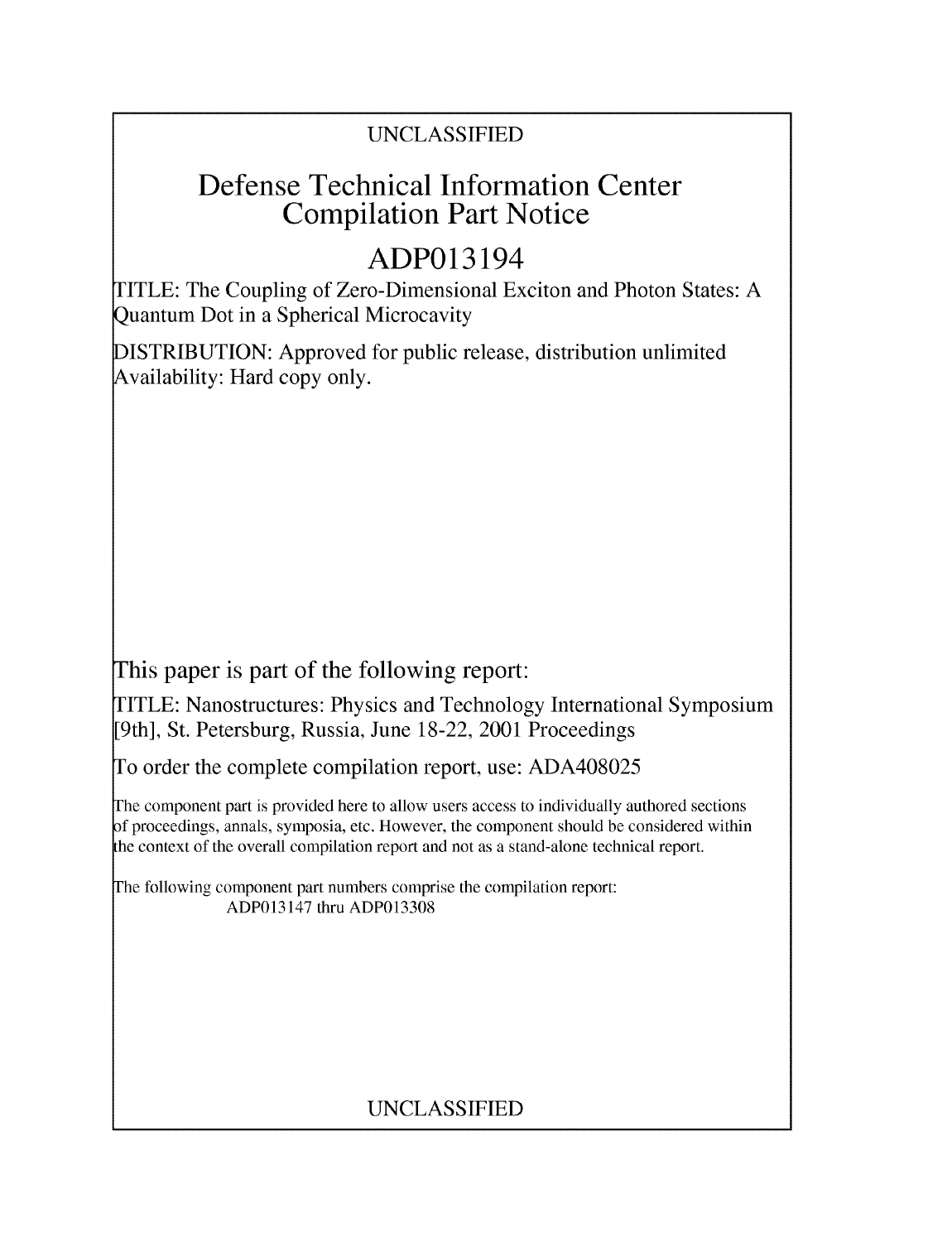*R. A. Abram*†, S. Brand†, M. A. Kaliteevski¶, A. V. Kavokin#, V. V. Nikolaev‡, M. V. Maximov‡ and C. M. Sotomayor Torres§

**I** loffe Physico-Technical Institute, St Petersburg, Russia

t Department of Physics, University of Durham, South Road, Durham, UK

**§** Institute Material Science, University of Wuppertal, Wuppertal, Germany

# Universite Blaise Pascal-Clermont-Ferrand 11,63177 Aubiere Cedex, France

**¶** Groupe d'Etude des Semiconducteurs, Universit& de Montpellier **11** CC074, Place

Eugene Bataillon, 34095 Montpellier Cedex 05, France

Abstract. Exciton-light coupling in spherical microcavities containing a quantum dot has been treated by means of classical electrodynamics within the non-local dielectric response model. Typical anticrossing behavior of zero dimensional exciton-polariton modes has been obtained, as well as the weak coupling — strong coupling threshold.

#### Introduction

Since the first report of the strong coupling in quantum microcavities by Weisbuch et al **[ ],** a huge number of papers devoted to exciton-polaritons in planar microcavities have appeared. Strong enhancement of the light-matter coupling strength in these structures has been demonstrated, both experimentally and theoretically. Recent progress **[]** in photonic crystal fabrication gives hope that the four-decade long progression to lower dimensionality in exciton-polariton systems will soon achieve its logical conclusion with the appearance of a photonic dot with an embedded electronic quantum dot (QD). In particular, technological advances in the fabrication of spherical objects by the techniques of colloidal chemistry **[ ]** will hopefully provide a means for the practical fabrication of multilayered structures of spherical symmetry in due course. A rigorous theoretical analysis of an ideal system that exhibits coupling of zero-dimensional photons and excitons seems timely. We consider a spherical QD embedded in a spherical microcavity (SMC), as shown in Fig. 1(a).

#### 1. Basic equations

A spherical electromagnetic wave can be represented as a superposition of two waves with decoupled polarizations  $[\text{ }][\text{ }][\text{ }]$ : a TE wave with components  $H_r$ ,  $E_\theta$ ,  $E_\phi$ ,  $H_\theta$ ,  $H_\phi$ , and a TM wave with components  $E_r$ ,  $E_\theta$ ,  $E_\phi$ ,  $H_\theta$ ,  $H_\phi$ . The spatial dependence of the electric and magnetic fields in a spherical wave can be expressed in terms of spherical harmonics characterized by a positive integer *l*, and an integer *m*, in the interval from  $-l$  to *l*, which are related to the angular orbital momentum and its projection.

Only in the case of TM mode with  $l = 1$ , is the electric field of the eigenmode not equal to zero at the centre of the SMC. The electric field of TM mode with  $l = 1$ ,  $m = 0$  near the centre of the SMC is spatially uniform and is directed along the z-axis, as illustrated in Fig. 1(b). Hence, only with this mode is there significant interaction with a (nonmagnetic) quantum dot placed at the centre of the microcavity. For all other cavity modes the electric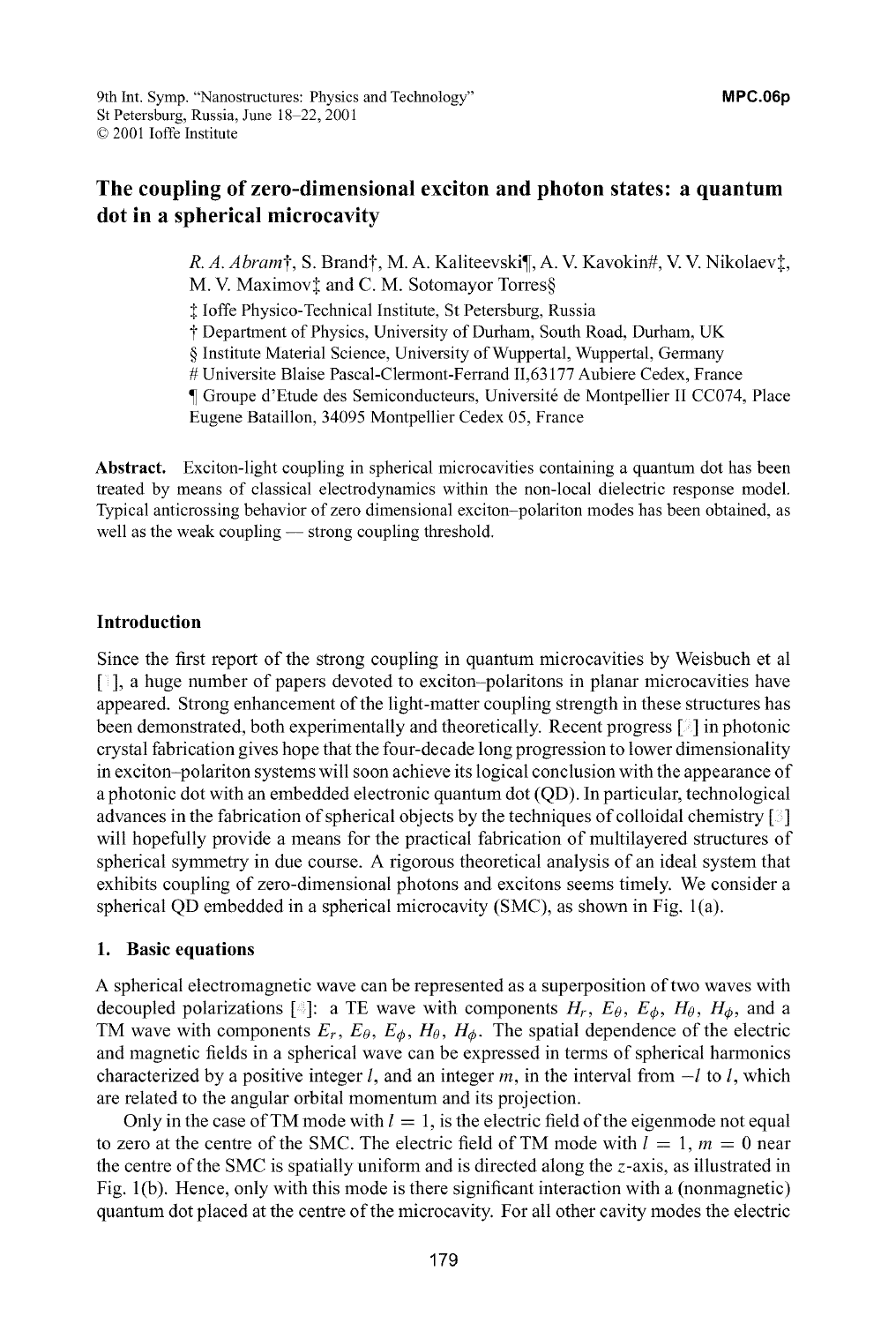

Fig. 1. (a) A schematic diagram of a spherical microcavity with a quantum dot at its centre. A central core of radius  $R_0$  with the refractive index  $n_0$  is surrounded by a spherical Bragg reflector, constructed from alternative layers of refractive indices  $n_1$  and  $n_2$ . (b) The distribution of the electric field in a cross-section of the spherical microcavity for the TM mode with  $l = 1, m = 0$ .

field at the centre of the SMC vanishes, and there is negligible interaction with a QD placed there.

The electromagnetic field in the vicinity of a QD is described by Maxwell's equations with the excitonic contribution to the polarization  $\vec{P}(\vec{r})$  taken into account:

$$
\nabla \times \nabla \times \vec{E} - \varepsilon k_0^2 \vec{E} = 4\pi k_0^2 \vec{P}(\vec{r}).
$$
\n(1)

where  $k_0 = \omega/c$  and the polarization  $\vec{P}(\vec{r})$  is coupled to the non-local excitonic susceptibility  $\tilde{\chi}$  by  $\vec{P}(\vec{r}) = \int \tilde{\chi}(\omega, \vec{r}, \vec{r'}) \vec{E}(\vec{r}) d\vec{r'}$ .

Further, using a Green function approach  $\lceil \frac{5}{3} \rceil$  we can obtain an amplitude reflection coefficient for the TM wave with  $l = 1$  incident to the quantum dot in the form

$$
r_{QD} = 1 + \frac{2i\Gamma_0}{\omega_{\text{ex}} - \omega - i(\Gamma + \Gamma_0)}.\tag{2}
$$

where the radiative damping factor  $\Gamma_0$  is defined by the geometry of the exciton wave function, transverse-longitudinal splitting and the excitonic Bohr radius.

Connecting the electromagnetic field near the quantun dot and at the boundary of the central core by the transfer matrix method we can obtain an equation for the frequencies of the eigenmodes of the SMC with an embedded quantum dot:

$$
h_1^{(2)}(kR_0) = r_{BR}r_{QD}h_1^{(1)}(kR_0).
$$
 (3)

where  $h_1^{(1,2)}$  are the spherical Bessel function. When the central core radius exceed the wavelength of the light the spherical function and the phase of the reflection coefficient of the Bragg reflector can be approximated by their asymptotic values  $[\hat{\circ}]$  that allows us to rewrite equation (41) in the simplified form

$$
(\omega - \omega_N) (\omega - \omega_{\rm ex}) = (\Delta/2)^2 \tag{4}
$$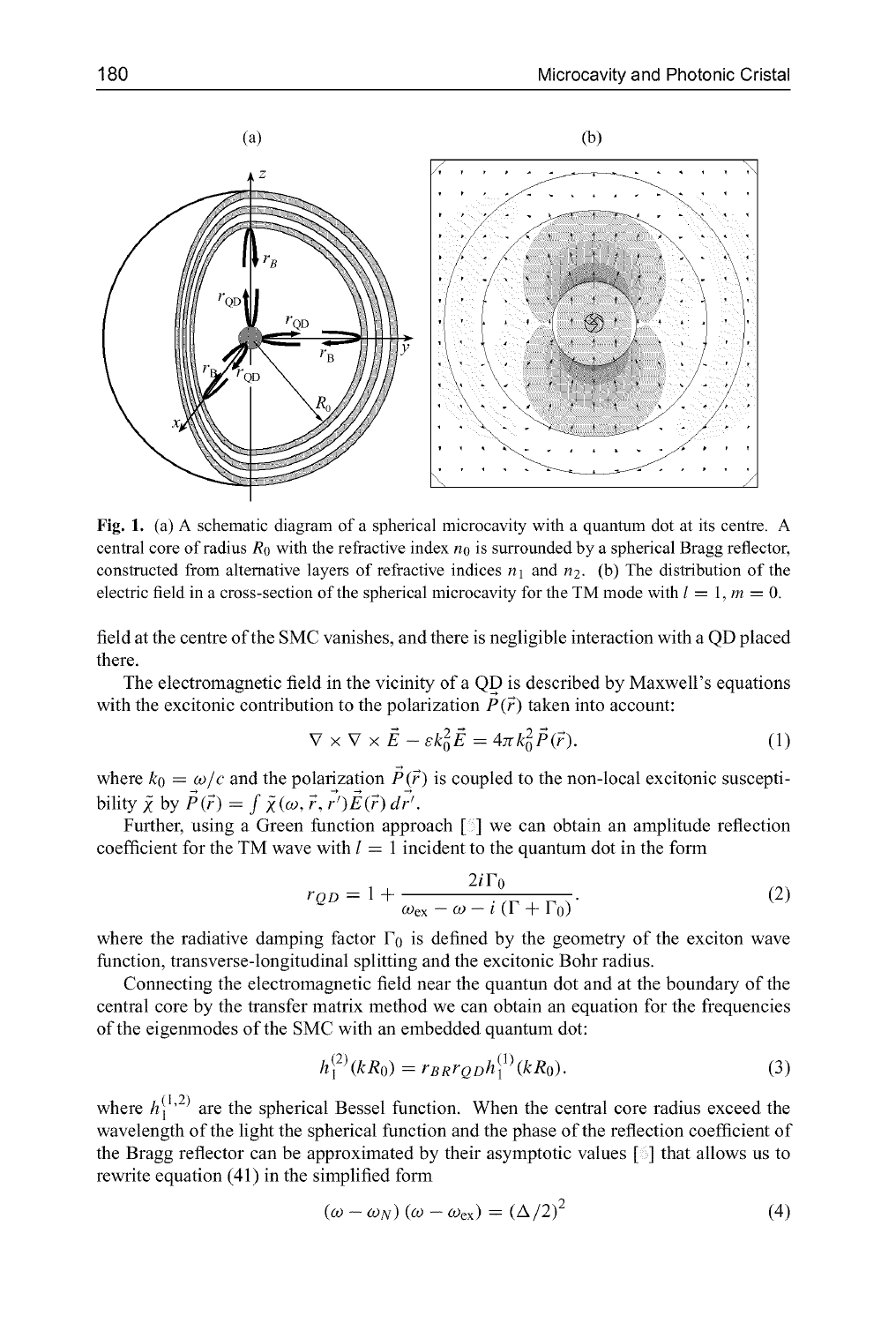

Fig. 2. Absorption spectra of a spherical microcavity with a 5-period thick Bragg reflector (weak coupling regime, left picture) and 7-period thick Bragg reflector (strong coupling regime, right picture) The five spectra relate to different values of the central core radius  $R_0$ ; (a)  $R_0\omega_{\text{ex}}/2\pi c =$ 0.10265; (b)  $R_0 \omega_{\text{ex}}/2\pi c = 0.1028$ ; (c)  $R_0 \omega_{\text{ex}}/2\pi c = 0.102955$ ; (d)  $R_0 \omega_{\text{ex}}/2\pi c = 0.1031$ ; (e)  $R_0 \omega_{\text{ex}} / 2\pi c = 0.10325$ .

where the value of the Rabi splitting is  $\Delta = 2\sqrt{2\Gamma_0\omega_b/\left(b+2\frac{R_0}{c}\sqrt{\epsilon}\omega_b\right)}$  and  $b =$  $\pi n_1 n_2 / \sqrt{\varepsilon} (n_2 - n_1)$ .

#### 2. Results and discussions

The interaction between localized exciton and photon modes has two different regimes; namely the strong coupling regime that holds when the splitting of the modes exceeds the half-sum of their damping parameters, and two peaks can be distinguished in the absorption spectrum, and the weak coupling regime that holds when the half-sum of the damping parameters exceed the splitting and the two peaks in the absorption spectra merge into one. In the case of a realistic quantum well or quantum wire exciton, the non-radiative damping of the exciton is usually much larger than the radiative term. In contrast, due to a discrete energy spectrum, the non-radiative damping of a quantum dot exciton is very small, and comparable with the radiative damping **[ ].** Therefore the lifetime of the zero-dimensional polariton in this case is governed by the quality factor (Q-factor) of the spherical Bragg microcavity.

Figure 2 shows the absorption spectra, calculated using the transfer matrix method, of the two SMC with Bragg reflectors with thicknesses: 5-period (left picture) and 7 periods (right picture). The refractive index of the central core is 2.7 while the refractive indices